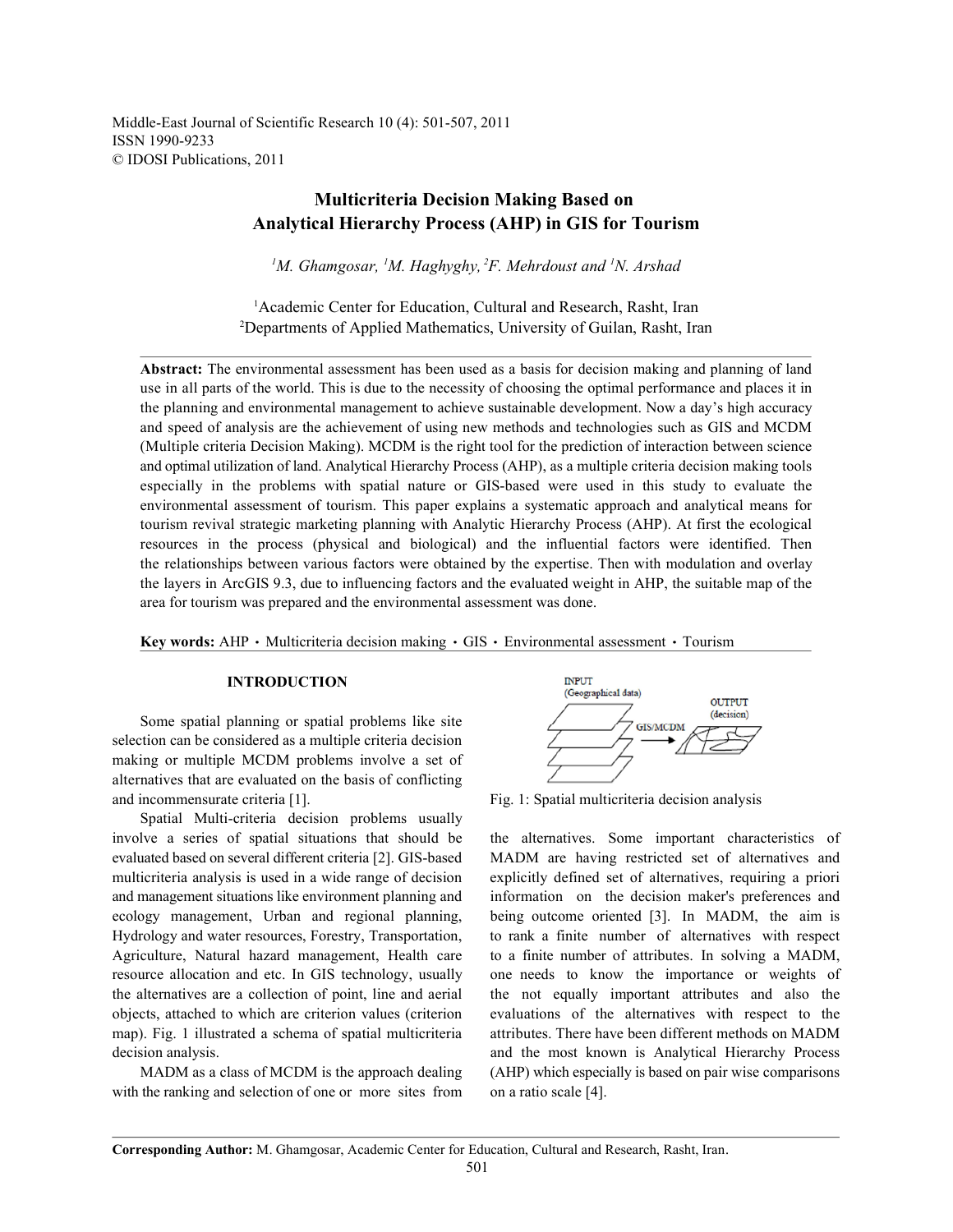On the other hand, in incidence of environmental The environmental assessment of a city in Guilan crises, destruction of resources and barriers in the way Province in north of Iran (Langrood) for tourism has been of obtaining sustainable development, It is necessary to evaluated with analytic hierarchy process (pair wise take place the development plan according to recognition comparison of impact factors) and ArcGIS 9.3 and and assess the development environment to access a appropriate areas for tourism has been identified. suitable and continuous utilization of environment also protection the natural values [5]. **MATERIALS AND METHODS**

Tourism is one of the most dynamic and fastest growing global industries. It has been recognized as an **Study Area:** Langrood city has about 900 kilometers in However, tourism is fragile and vulnerable to external region and is located in Guilan Province and its distance fluctuations. It is more susceptible to disasters, either is 60 km to the capital city of the province. Langrood is

and negative effects on the environment, culture and mountainous in the south and south shores of the economy of the host society. So one of the key strategies Caspian Sea in the north. The highest point on the to minimize negative impacts and enhance positive mountain is 1933 meters height above sea level and the impacts of it is land use planning considering the natural lowest point is-20 m height. City gradient is variable talent of the area for the specified land use. Nature guides between 0.5 to more than 50 percent which is been added consistent with environmental talent of the land, as an with height of the beach to the mountains. The city is effective tool and strategy, has a fundamental role in considered to be junior at tourism according to sustainable development, improving living standards in development plan of tourism in coastal areas of Guilan human societies and obtaining natural balance [9]. and Mazandaran.

important economic development tools generating extent and location of longitude 50 degrees 10 minutes revenue and employments for nations' economies [6]. and 30 seconds and latitude 37 degrees 11 minutes East natural or human-involved [7, 8]. located in the South cost of Caspian Sea. Langrood city Like all types of development, tourism has positive has two terraces of topography; moderate to low

| Table 1: Characteristics of soil units Langrood city |                                                                      |                                                |  |
|------------------------------------------------------|----------------------------------------------------------------------|------------------------------------------------|--|
| Soil unit code                                       | Soil texture                                                         | Soil depth                                     |  |
| 1.3                                                  | heavy texture soils                                                  | Acidic soils of the semi-deep and deep uniform |  |
| 1.5                                                  | heavy texture soils                                                  | Deep to semi uniform deep soil                 |  |
| 4.1                                                  | Heavy fabric with colorful spots of iron oxide                       | Acidic soils of the semi-deep and deep uniform |  |
| 4.2                                                  | heavy texture soils                                                  | Acidic soils of the semi-deep and deep uniform |  |
| 5.3                                                  | Moderate to heavy texture with some color Mnqvth                     | Deep soil                                      |  |
| 6.1                                                  | Heavy fabric with lots of organic and Gleyic class with marine clays | Deep soil                                      |  |
| 6.2                                                  | Heavy texture with Gleyic class and the amount of organic material   | Deep soil                                      |  |
| 7.2                                                  | Moderate to heavy texture on the sidelines of stream bed             | Deep clay acidic soil                          |  |
| X.1                                                  | Moderate to heavy texture                                            | Deep sandy soil                                |  |
| X.2                                                  | Dark to dark brown and lots of organic matter                        | Uniform deep sandy soil                        |  |

Table 2: Land use of Langrood city

| Land use                           | Area-square cover | Area-hectare |
|------------------------------------|-------------------|--------------|
| Semi-dense forest                  | 42/304558235      | 82/3045      |
| Thin forest                        | 3/24593830        | 38/2459      |
| Rangeland                          | 39/2198049        | 8./219       |
| Dry land and irrigated agriculture | 6/234645141       | 51/2346      |
| Residential area                   | 59/18092188       | 22/1809      |
| Dense forest                       | 125389159         | 92/12538     |

### Table 3: Rock Langrood city

| ID             | Rock ID                                                                          | Area-hectare | Area-square cover |
|----------------|----------------------------------------------------------------------------------|--------------|-------------------|
|                | Limestone and lime tuff, acidic lime andesite tuff                               | 174132130.40 | 17413.21          |
| 2              | Limestone and sandstone layers and shale and volcanic alkaline rock              | 27682982.71  | 2768.298          |
| 3              | Alluvial deposits, flood and delta plains                                        | 24246297.63  | 2424.63           |
| $\overline{4}$ | Marine-beach deposits, Wind sand with Large and small alluvial river             | 167179705.73 | 16717.97          |
| 5              | Andesite acidic-alkaline lava and lime and sand, Conglomerate and volcanic rocks | 42135486.16  | 4213.549          |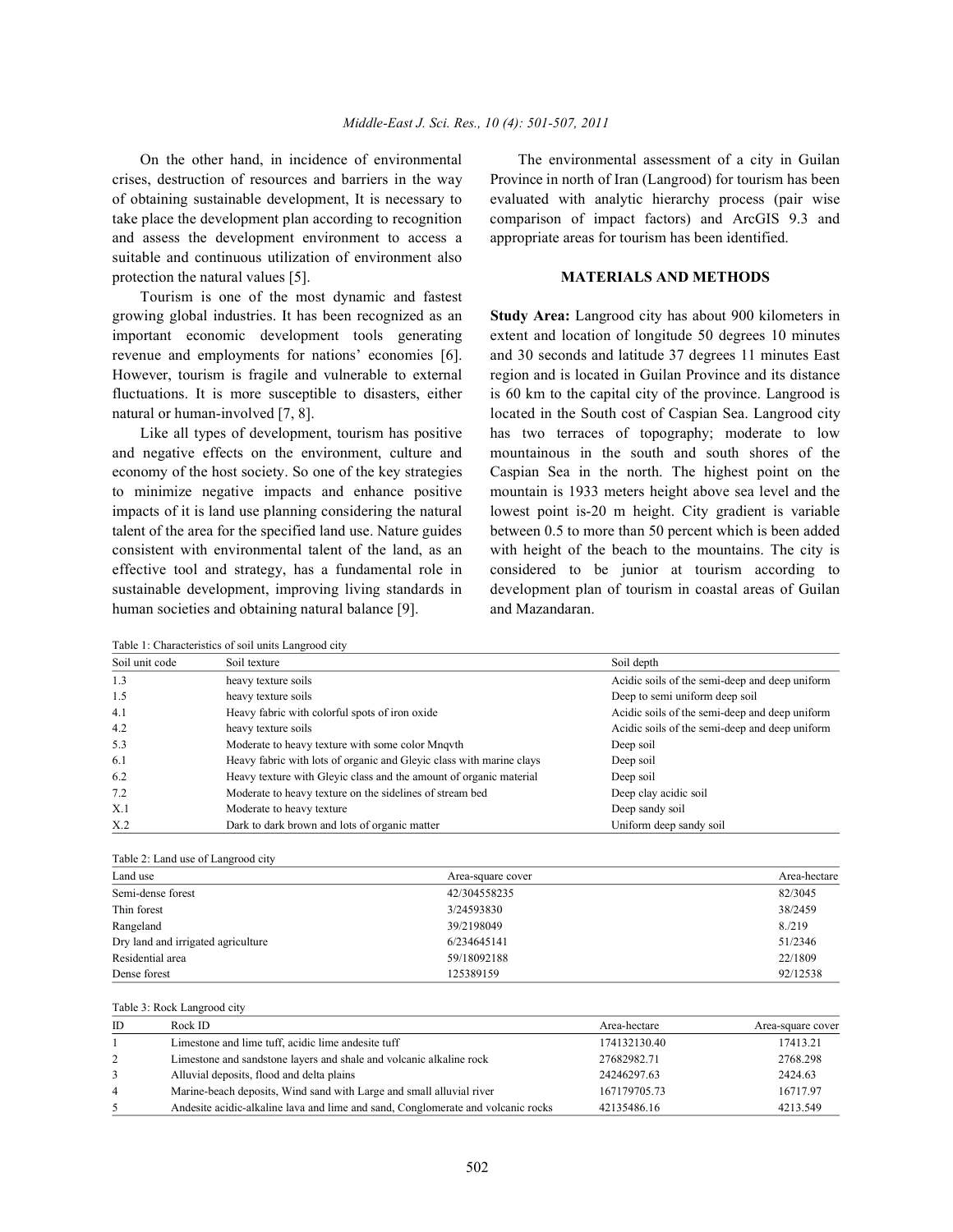**Criteria Evaluation:** According to studies conducted in **•** Define the unstructured problem Iran, especially by [10-12] the most important criteria used • Developing the AHP hierarchy to determine the suitability of land for different uses in • Pair wise comparison Iran, were recognized. With the base model of Makhdoom, • Estimate the relative weights the slope of the altitude, the elevation, aspect, land use, Check the consistency soil and geology of the area was chosen as the effective • Obtain the overall rating factors.

stage all the criteria of ecological models of Iran [12] were to obtain an overall rating for the alternatives as classified and according to experts and studies, per wised follows: evaluation among factors and land use numerical value was assigned. (1)  $W^s = \sum_{n=1}^{\infty} \sum_{n=1}^{\infty} w^s \cdot w^a$   $i = 1, 2, \dots, n$  (1)

**Weighting Criteria:** There are different evaluation criteria where to determine the suitability of the land; however, the importance of these criteria is different for different land uses. Therefore it is necessary to determine the (map layer) j, importance of each of these criteria in the suitability of land for special use than at this stage to determine the weighting of the criteria analytical hierarchy process was n: Number of site used. AHP is a multi-criteria decision method that uses hierarchical structures to represent a problem and then **Mapping the Standardized Measure of Weight:** develop priorities for alternatives based on the judgment The standard map of the study area according to assigned of the user [4]. The AHP procedure involves six essential weight ratio and classification was produced in steps [13]: ArcGIS 9.3.

- 
- 
- 
- 
- 

**Classification and Standardization the Criteria:** At this relative weights of decision elements are aggregated **Obtain the Overall Rating:** In last step the

$$
W_i^s = \sum_{j=1}^{j=m} w_{ij}^s w_j^a, \quad i = 1, 2, ..., n
$$
 (1)

 $W_i^s$ : Total weight of site i,

 $w_i^s$ : Weight of alternative (site) i associated to attribute

 $w_j^a$ : Weight of attribute j,<br>m: Number of attribute

Table 5: Scales for pair wise comparison (Saaty, 1980) variables Preferences expressed in linguistic variables

| valiables | references expressed in imguistic variables       |  |  |
|-----------|---------------------------------------------------|--|--|
|           | Equal importance                                  |  |  |
|           | Moderate importance                               |  |  |
|           | Strong importance                                 |  |  |
|           | Very strong importance                            |  |  |
|           | Extreme importance                                |  |  |
| 2,4,6,8   | Intermediate values between adjacent scale values |  |  |

Table 5: Matrix weighting of criteria elevation slope aspect soil rock Land use elevation 1.00 3.00 5.00 7.00 7.00 9.00 slope 0.33 1.00 3.00 5.00 5.00 5.00 7.00 aspect 0.20 0.33 1.00 3.00 5.00 3.00 soil 6.14 0.20 0.33 1.00 3.00 5.00 rock 0.14 0.20 0.20 0.33 1.00 3.00 Land use 0.11 0.14 0.20 0.20 0.33 1.00 sum 1.93 4.88 9.73 16.53 21.33 28.00

| Table 6: Calculation of the coefficient matrix of priorities in each column |  |  |
|-----------------------------------------------------------------------------|--|--|
|-----------------------------------------------------------------------------|--|--|

|           | elevation | slope | aspect | soil  | rock  | Land use | sum  |
|-----------|-----------|-------|--------|-------|-------|----------|------|
| elevation | 0.00      | 3.00  | 5.00   | 7.00  | 7.00  | 9.00     | 2.72 |
| slope     | 0.33      | 1.00  | 3.00   | 5.00  | 5.00  | 7.00     | 1.47 |
| aspect    | 0.20      | 0.33  | 1.00   | 3.00  | 5.00  | 3.00     | 0.80 |
| soil      | 0.14      | 0.20  | 0.33   | 1.00  | 3.00  | 5.00     | 0.53 |
| rock      | 0.14      | 0.20  | 0.20   | 0.33  | 00.1  | 3.00     | 0.31 |
| Land use  | 0.11      | 0.14  | 0.20   | 0.20  | 0.33  | 1.00     | 0.17 |
| sum       | 1.93      | 4.88  | 9.73   | 16.53 | 21.33 | 28.00    |      |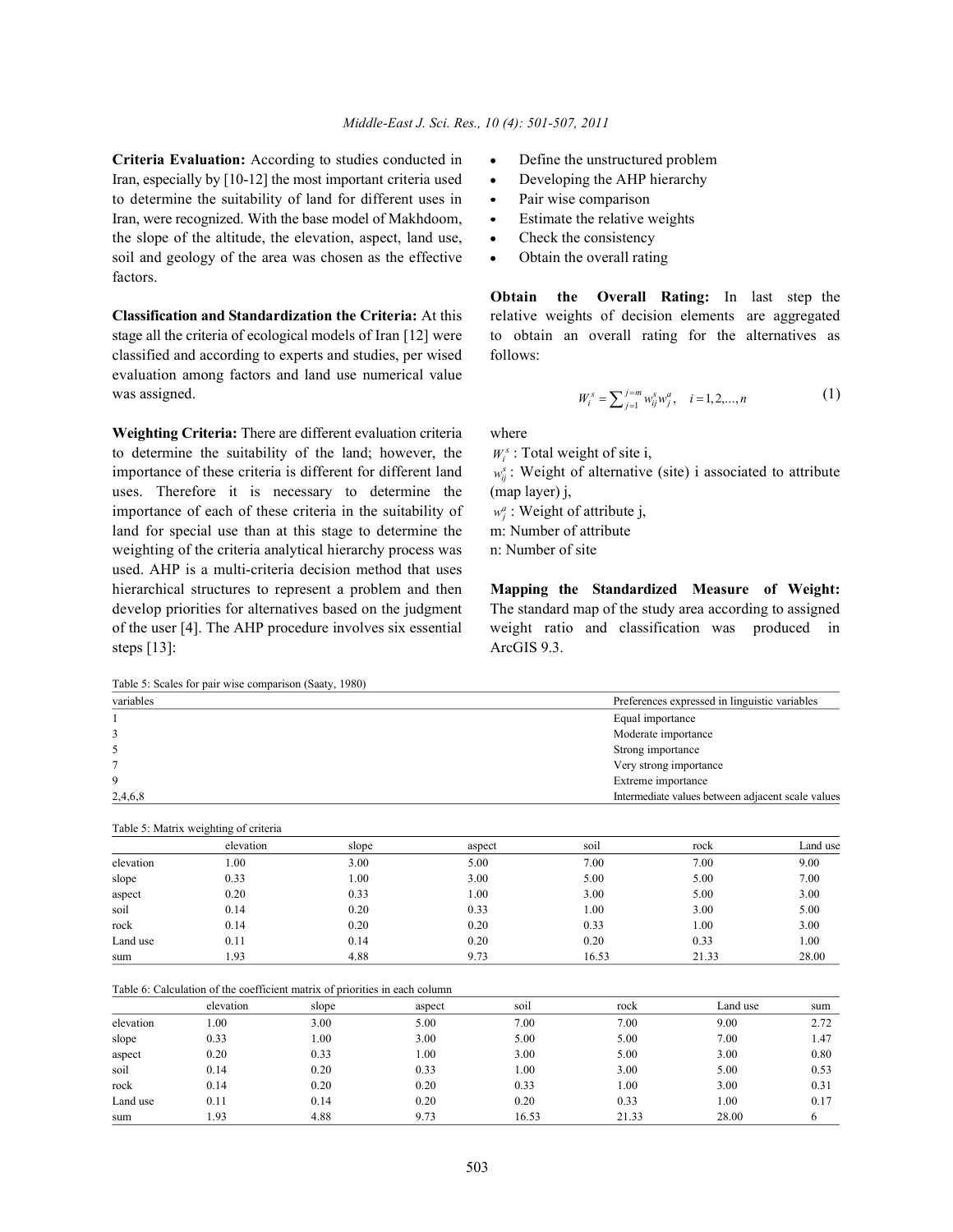

*Middle-East J. Sci. Res., 10 (4): 501-507, 2011*

Fig. 2: Study area location, Langrood city

To prepare these maps topographical maps 1:25000 of Iran surveyor's company and image of the DEM was used to make slope map, aspect and elevation classes.

**Integrating the Final Composition, Determining Land Use and Prioritize According to the Regional Conditions:** At this stage, the final composition and zoning was done according to final composition and determination of land use. One of the most important aspects of the model results is comparison and matching with the existing condition and status of tourist attractions that already exist in the region. In addition to determine the priority among land use, a major criterion is the current situation and land use of the region [14].

**Check the Consistency:** In this step the consistency property of matrices is checked to ensure that the judgments of decision makers are consistent. For this end some preparameter is needed. Consistency Index (CI) is calculated as:



Fig. 3: Elevation classes map



Fig. 4: Slope classes map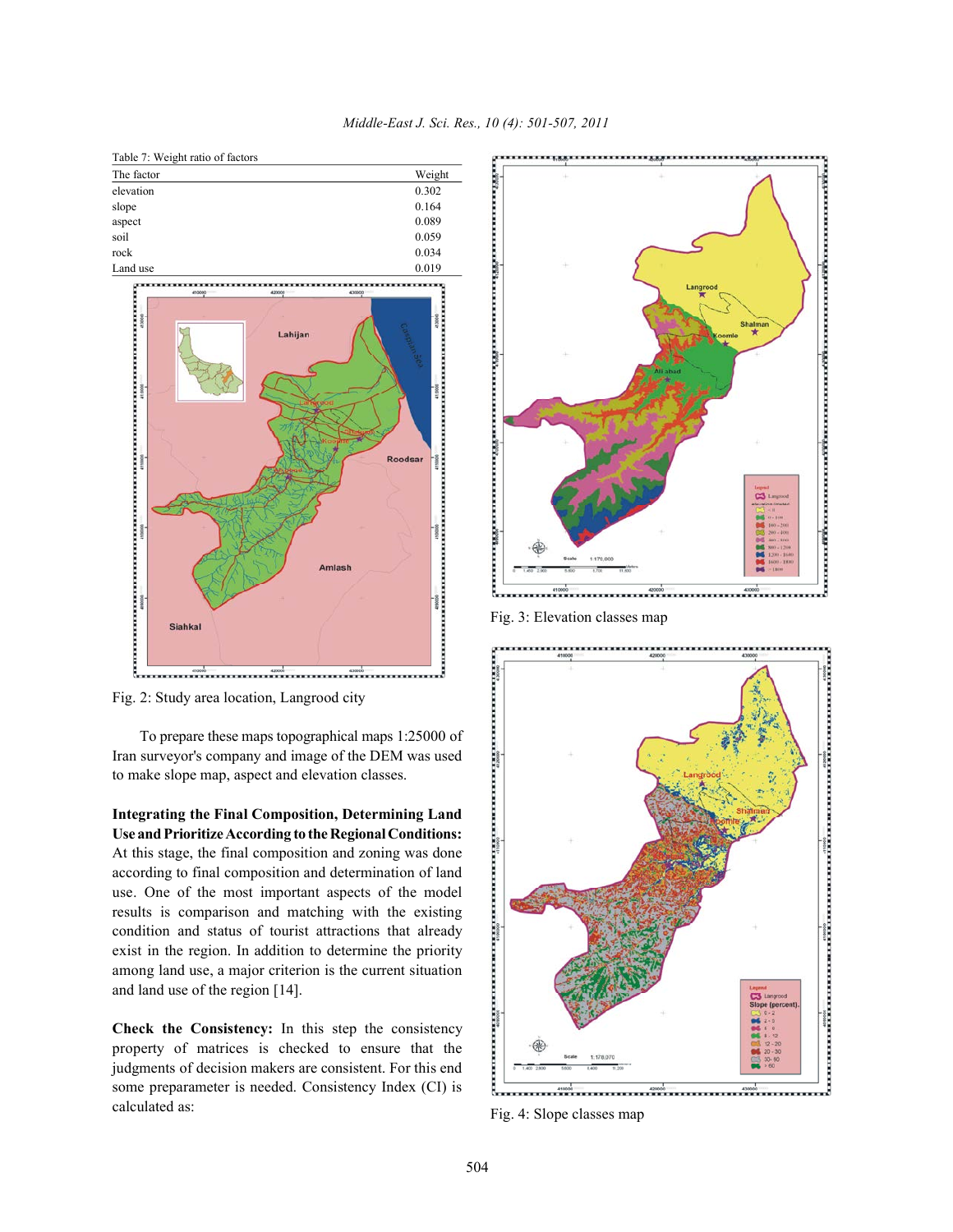



Fig. 6: Soil classes map Fig. 8: Land use classes map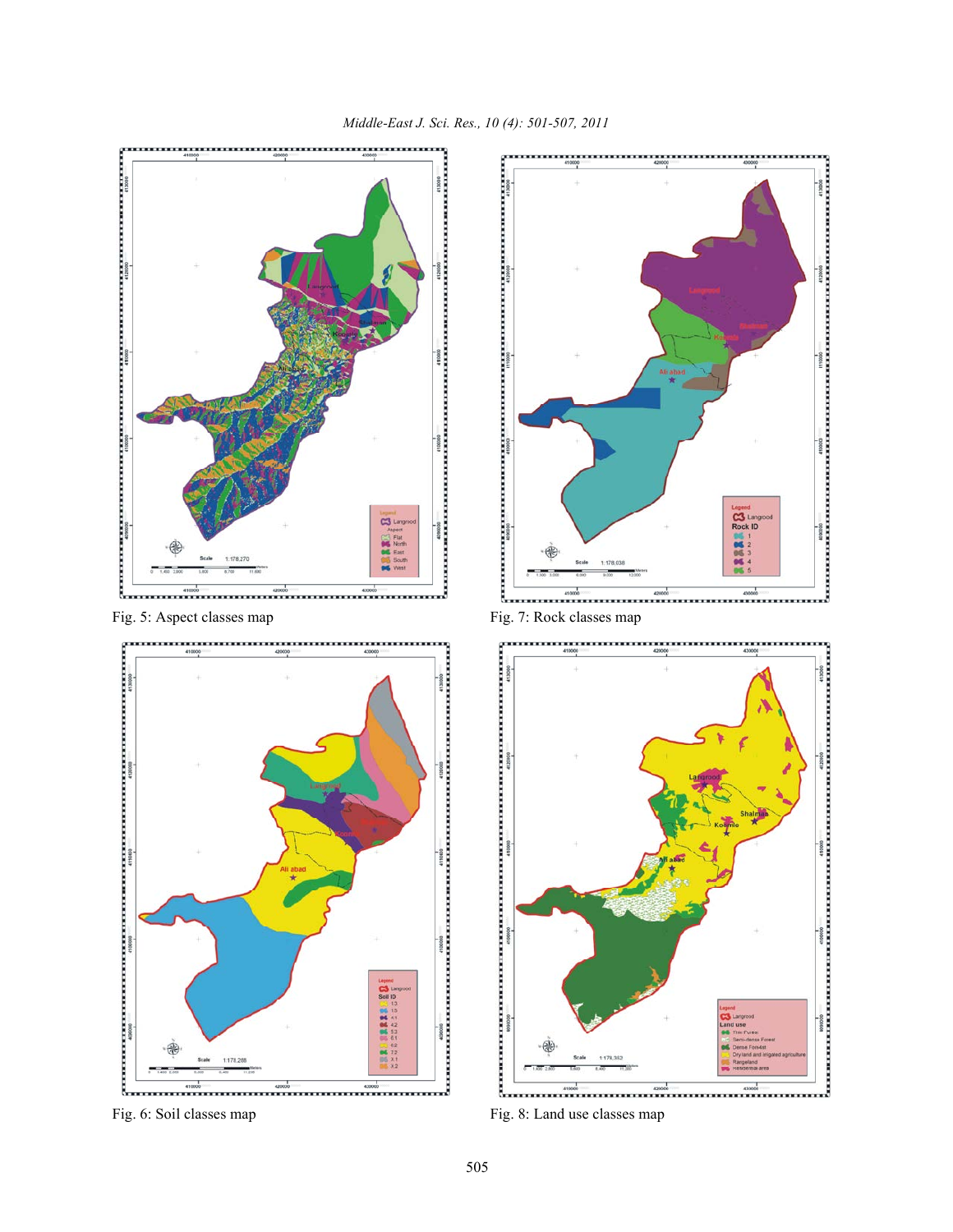

$$
CI = \frac{\lambda_{\text{max}} - n}{n - 1} \tag{2}
$$

The consistency index of a randomly generated  $37(57)$ : 77-92. reciprocal matrix shall be called to the random index (RI), 3. Chakhar, S., 2003. Enhancing Geographical [15]. The table of random indexes of the matrices of order Information and Decision Analysis, 2: 47-71. 1-15 can be seen in [4]. The last ratio that has to be 4. Saaty, T.L., 1980. The Analytic Hierarchy Process: less than 0.1, the judgments are consistent, so the derived McGraw-Hill, New York, NY, pp: 437. weights can be used. The formulation of CR is: 5. Banan, Gh., 1981. Human environment and

$$
CR = \frac{CI}{RI}
$$
 (3)

making in spatial problems and GIS application is Tourism in Crisis: Managing the Effects of Terrorism, discussed and in resumption AHP as a most applicable Journal of Travel Research, 38(1): 13-18.

tool in this context was introduced. This study brings up a systematic approach and analytical means for tourism revival strategic marketing planning in tourism literature.

Parameters used to evaluate the potential for ecotourism development in the ecological model in GIS shows that 28.24 percent of land area equivalent to 12288.47 hectares is suitable zone to develop tourism.

Pairwise comparisons between the influential factors in AHP, showing the superiority of factor elevation with weight 0.302 and slope factor with weight 0.164 in order to limit the suitability of land for tourism development and as figure 9 shows With height and dense forests in the southern parts of the city and slope and vegetation are the limitation factors to tourism development. Compliance rate (CR) was calculated in this study, 0.083, respectively, which indicates the correctness of the 6valuation factor. We intend to distribute our method using the fuzzy TOPSIS and ELECTRE methods for tourism industry [16-20].

## **REFERENCES**

- 1. Malczewski, J., 1999. GIS and Multicriteria Decision Analysis, Wiley and Sons INC, pp: 395.
- Fig. 9: Map of suitable areas for tourism development in 2. Rajabi, M.R., A. Mansourian and M. Talei, 2011. the region. A comparing study between AHP, AHP-OWA and methods for site selection of residental complexes in fuzzy AHP-OWA multi-criteria decision making Tabriz-Iran, Journal of environmental studies. Tehran,
- with reciprocals forced. An average RI for the matrices of Information Systems Capabilities with Multi-Criteria order 1-15 was generated by using a sample size of 100 Evaluation Functions, Journal of Geographic
- calculated is CR (Consistency Ratio). Generally, if CR is Planning, Priority Setting, Resource Allocation,
	- Protection of Natural Resources and Environment, it's pollution protection, National Association for Tehran, Iran, 1th edition, pp: 168.
	- **CONCLUSION** Tourism: Principles, Practices, Philosophies, 9th ed. 6. Goeldner, C.R. and J.R.B. Ritchie, 2003. NY, John Wiley and Sons, Inc.
	- In this paper the application of multicriteria decision 7. Sonmez, S., Y. Apostolopolous and P. Tarlow, 1999.